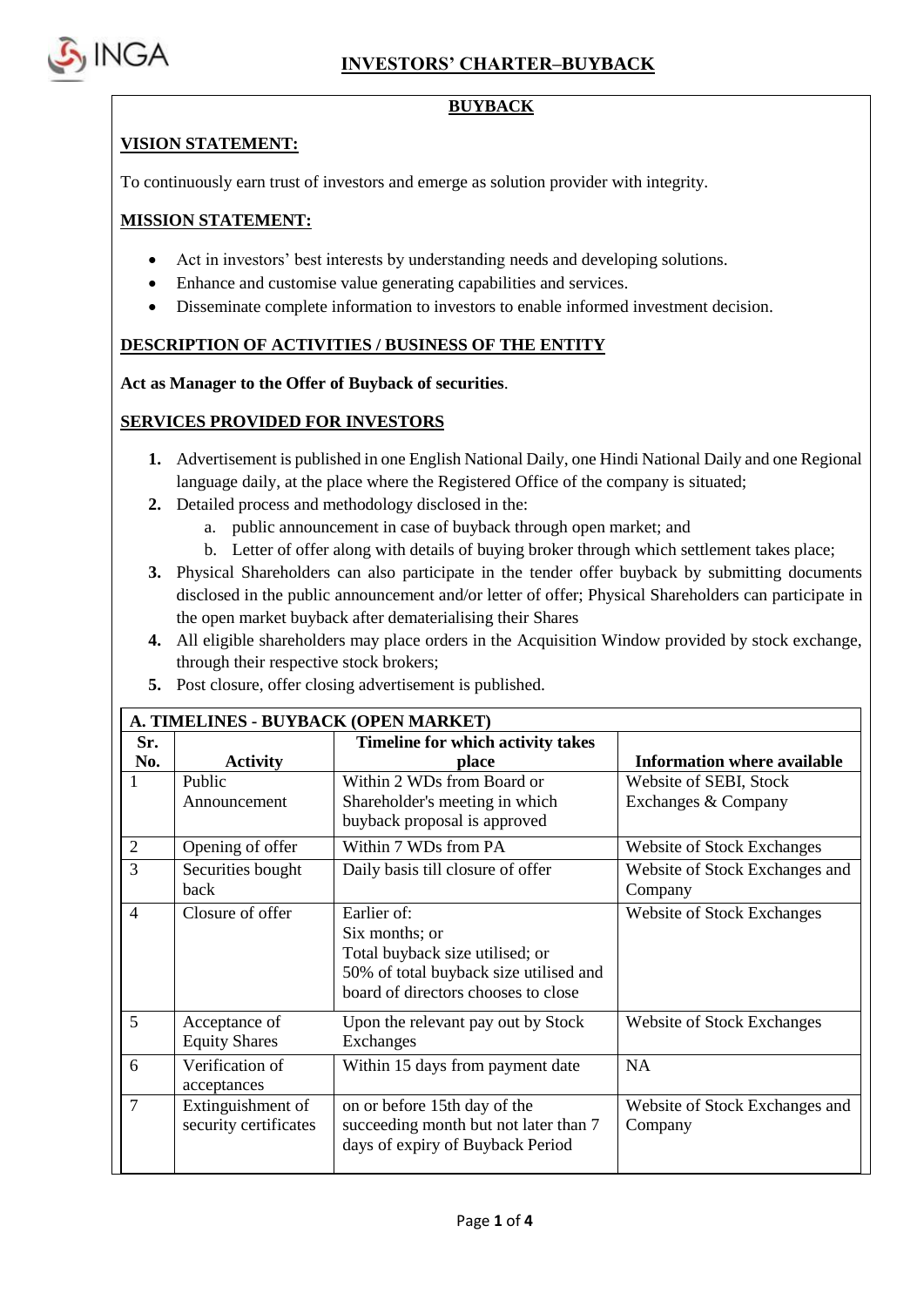

# **INVESTORS' CHARTER–BUYBACK**

| 8              | Post Offer<br>Advertisement                                                                       | Within two working days from expiry<br>of buyback period                                               | Website of SEBI, Stock<br>Exchanges & Company |  |  |  |  |  |  |
|----------------|---------------------------------------------------------------------------------------------------|--------------------------------------------------------------------------------------------------------|-----------------------------------------------|--|--|--|--|--|--|
|                | <b>B. TIMELINES BUYBACK (TENDER METHOD)</b>                                                       |                                                                                                        |                                               |  |  |  |  |  |  |
| Sr.<br>No.     | <b>Activity</b>                                                                                   | Timeline for which activity takes<br>place                                                             | <b>Information where</b><br>available         |  |  |  |  |  |  |
| $\mathbf{1}$   | <b>Public Announcement</b>                                                                        | Within 2 WDs from Board or<br>Shareholder's meeting in which<br>buyback proposal is approved           | Website of SEBI, Stock<br>Exchanges & Company |  |  |  |  |  |  |
| $\overline{2}$ | Dispatch of Final Letter<br>of Offer to Shareholders                                              | Within 5 WDs from the date of receipt<br>of observation letter from SEBI                               | Website of SEBI, Stock<br>Exchanges & Company |  |  |  |  |  |  |
| 3              | Opening of offer                                                                                  | Within 5 WDs from the date of<br>dispatch .The offer shall be kept open<br>for 10 WDs                  | Website of Stock<br>Exchanges                 |  |  |  |  |  |  |
| $\overline{4}$ | Availability of Tender<br>form                                                                    | Till the closure of offer                                                                              | Website of SEBI, Stock<br>Exchanges & Company |  |  |  |  |  |  |
| 5              | Availability of material<br>documents for inspection<br>by Shareholders                           | Till the closure of offer                                                                              | Address is given in the<br>letter of offer    |  |  |  |  |  |  |
| 6              | Modification/cancellation<br>of orders and multiple<br>bids from a single<br>Eligible Shareholder | Till the closure of offer                                                                              | <b>NA</b>                                     |  |  |  |  |  |  |
| $\tau$         | Closure of offer                                                                                  | 10th WDs                                                                                               | <b>Website of Stock</b><br>Exchanges          |  |  |  |  |  |  |
| 8              | Acceptance and<br>Settlement of shares                                                            | Within 7 WDs                                                                                           | <b>NA</b>                                     |  |  |  |  |  |  |
| 9              | Extinguishment of<br>security certificates                                                        | Within 15 days from Acceptance date<br>but not later than 7 days of expiry of<br><b>Buyback Period</b> | <b>Website of Stock</b><br><b>Exchanges</b>   |  |  |  |  |  |  |

## **RIGHTS OF INVESTORS**

- **1.** In case of any grievances relating to the Buyback (including non receipt of the Buyback consideration, share certificate, demat credit, etc.), the Eligible Shareholders can approach either of the Compliance Officer, Manager to the Buyback, Registrar to the Buyback for redressal thereof.
- **2.** Shareholders have rights to inspect the material documents as listed out in the letter of offer during the tendering period.

## **DO's and DON'Ts FOR INVESTORS**

#### **Dos**

- **1.** Ensure to submit Tender Forms on time; Eligible Shareholders who desire to tender their Equity Shares in the dematerialized form under the Buyback would have to do so through their respective Seller Member by indicating to their Seller Member the details of Equity Shares they intend to tender under the Buyback.
- **2.** Ensure the demat account and the PAN belong to the same eligible shareholder;
- **3.** In case shares are held in physical Form, shareholder should ensure that the correct share certificates are attached along with the Tender Form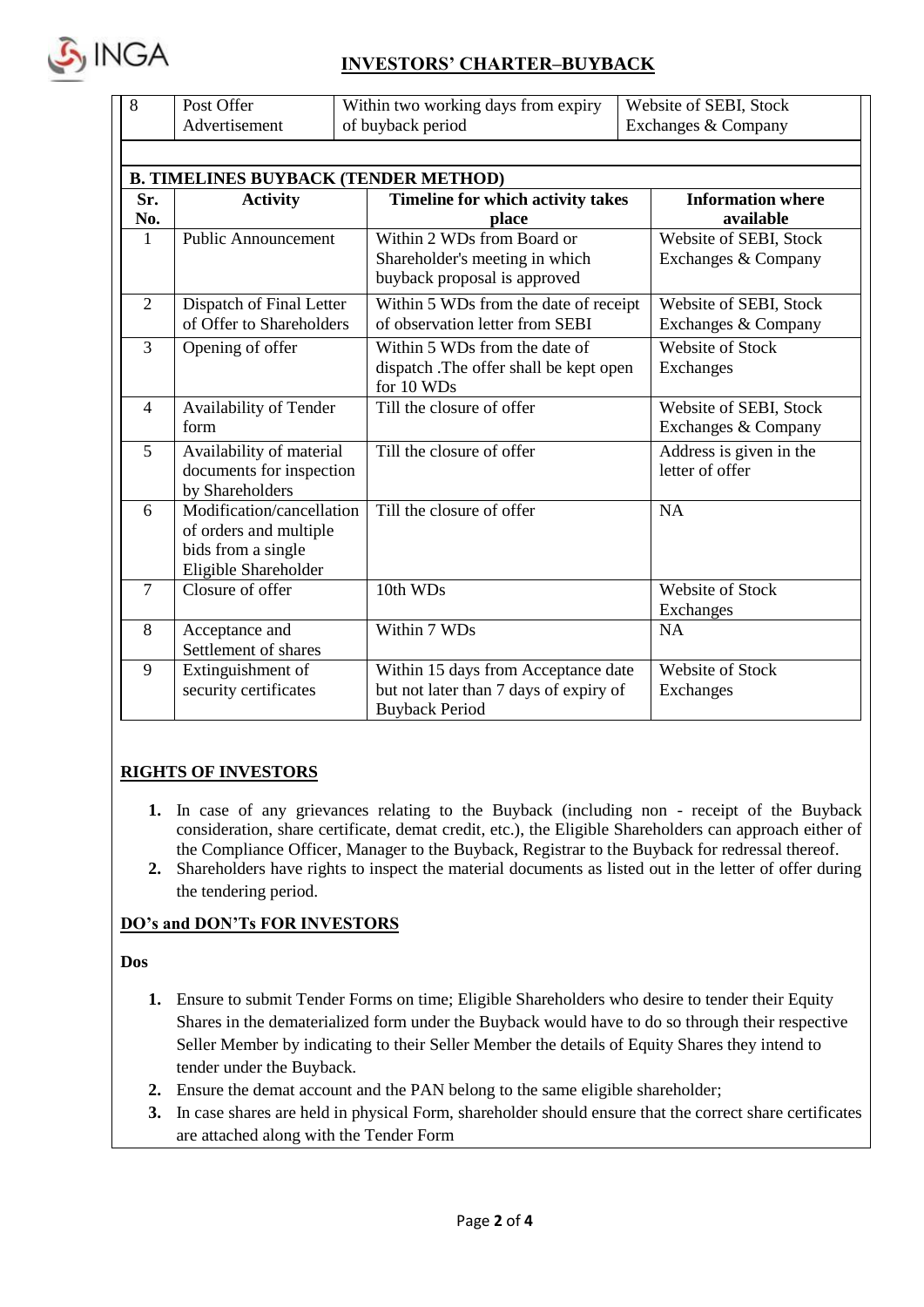

**4.** Ensure that the signatures registered with the Company and the signature on the Tender Form are the same.

#### **Don'ts**

- **1.** The tender form and other relevant documents should not be sent to the company or to the manager to the buyback.
- **2.** It is not mandatory for eligible shareholders holding and tendering equity shares in demat form to submit the tender form and the Transaction Registration Slip (TRS) given by the Broker on bidding of offer
- **3.** The Equity Shares tendered by Shareholders holding Demat Shares or Physical Shares would be liable to be rejected if the grounds mentioned in Offer Document are not complied with.

## **INVESTOR GRIEVANCE REDRESSAL MECHANISM AND HOW TO ACCESS IT**



## **TIMELINES FOR RESOLUTION OF SHAREHOLDER GRIEVANCES IN BUYBACK**

| Sr. No | <b>Activity</b>                                                                                                                                                          | No. of calendar days |
|--------|--------------------------------------------------------------------------------------------------------------------------------------------------------------------------|----------------------|
|        | Shareholder grievance received by the manager to the offer                                                                                                               | т                    |
| 2      | Manager to the offer to identify the concerned intermediary and it<br>shall be endeavoured to forward the grievance to the concerned<br>intermediary/ies on T day itself | $T+1$                |
| 3      | The concerned intermediary/ies to respond to the manager to the<br>offer with an acceptable reply                                                                        | X                    |
| 4      | Shareholder may escalate the pending grievance, if any, to the<br>functional head / head of department of manager to the offer                                           | $T + 21$             |